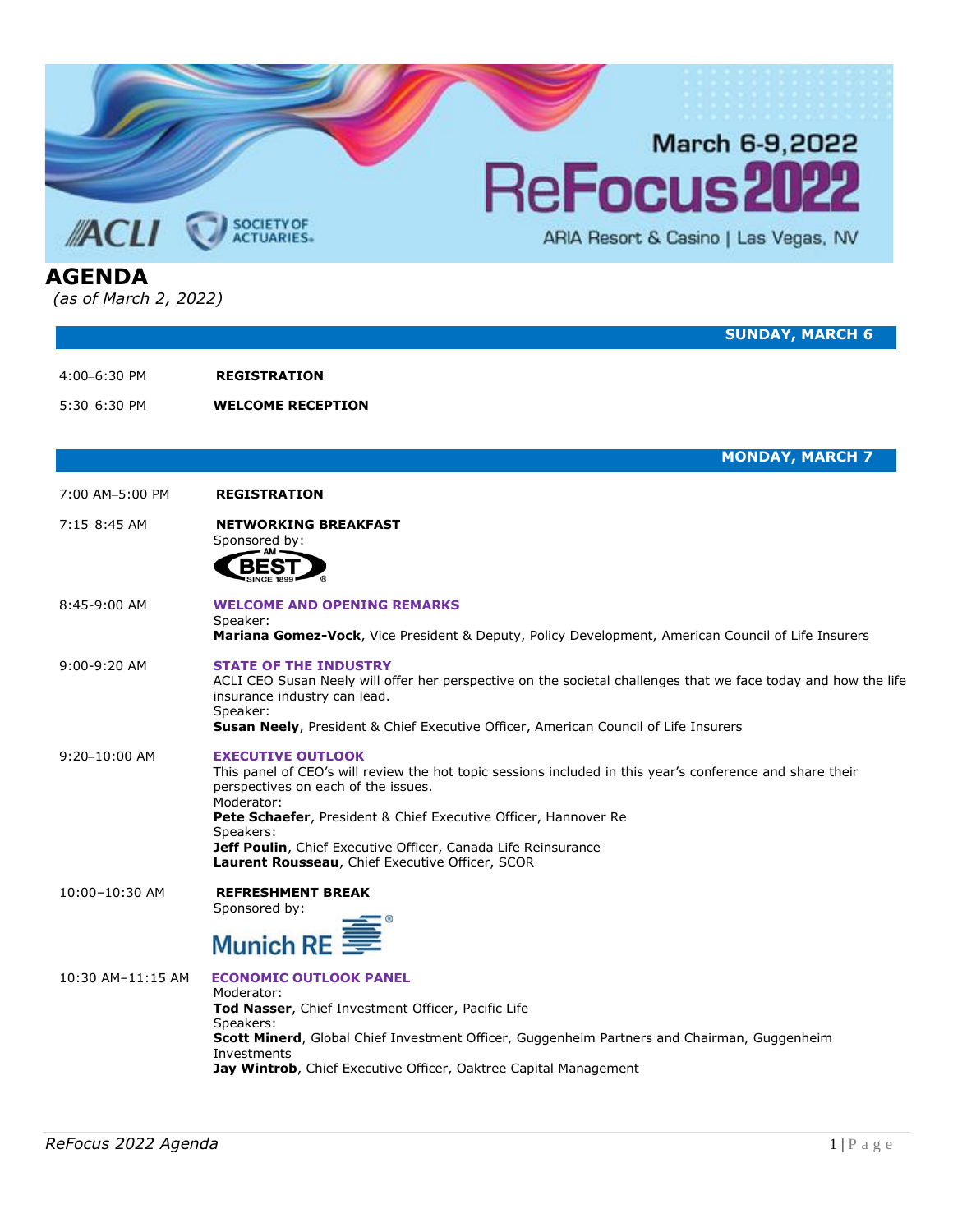| 11:15 AM-12:00 PM | <b>GENERAL GLOBAL TAX ISSUES</b><br>This session will feature expert tax panelists from the Organisation for Economic Co-operation and<br>Development (OECD) in Paris, the Association of British Insurers (ABI) in London, and Ernst & Young (EY) in<br>Washington, D.C. The session will focus on the implementation of a new global minimum tax, the purpose<br>behind the new tax regime, implications for life insurers and reinsurers, and how it will impact business<br>operations. The panelists will cover issues of concern for life insurers, how various worldwide tax regimes will<br>integrate with the OECD global minimum tax and what that means for U.S. based and foreign parented U.S.<br>companies.<br>Moderator:<br>Regina Rose, Senior Vice President, Taxes & Retirement Security, American Council of Life Insurers<br>Speakers:<br><b>Jeff Mitchell</b> , Adviser, International Co-operation and Tax Administration, Centre for Tax Policy and<br>Administration, Organisation for Economic Co-operation and Development (OECD) (Virtual)<br>Chris Ocasal, Principal, Ernst & Young LLP<br>Mervyn Skeet, Assistant Director, Head of Taxation, Association of British Insurers |
|-------------------|------------------------------------------------------------------------------------------------------------------------------------------------------------------------------------------------------------------------------------------------------------------------------------------------------------------------------------------------------------------------------------------------------------------------------------------------------------------------------------------------------------------------------------------------------------------------------------------------------------------------------------------------------------------------------------------------------------------------------------------------------------------------------------------------------------------------------------------------------------------------------------------------------------------------------------------------------------------------------------------------------------------------------------------------------------------------------------------------------------------------------------------------------------------------------------------------------------|
| 12:00-2:00 PM     | <b>NETWORKING LUNCH</b><br>Sponsored by:<br>KING & SPALDING                                                                                                                                                                                                                                                                                                                                                                                                                                                                                                                                                                                                                                                                                                                                                                                                                                                                                                                                                                                                                                                                                                                                                |
| $2:00-3:15$ PM    | <b>INNOVATION IN ANNUITIES</b><br>With an aging population, government provided social insurance systems running low on funds and continuing<br>low interest rates, annuity sales are struggling. In addition, regulators are requiring more capital to be held<br>on products with guarantees making returns on these products marginal. A prominent distributor, major<br>annuity writer and elite product developer will discuss new and innovative products ideas that could change<br>the market.<br>Moderator:<br><b>Tim Hill, Consulting Actuary &amp; Principal, Milliman, Inc.</b><br>Speakers:<br><b>Tom Haines, Chief Investment Officer, Annexus Retirement Solutions</b><br>Miles Kaschalk, Head of Corporate Development, Venerable                                                                                                                                                                                                                                                                                                                                                                                                                                                          |
| $3:15 - 3:45$ PM  | <b>REFRESHMENT BREAK</b><br>Sponsored by:<br><b>Oceanview</b>                                                                                                                                                                                                                                                                                                                                                                                                                                                                                                                                                                                                                                                                                                                                                                                                                                                                                                                                                                                                                                                                                                                                              |
| 3:45-5:00 PM      | LIFE INSURANCE SALES/TECHNOLOGY<br>Moderator:<br><b>Dennis E. Barnes, Chief Executive Officer, RGAX and Chief Marketing Officer, RGA</b><br>Speakers:<br><b>Brandon Carter</b> , Chairman & President, USAA Life Insurance Company<br>George Nichols, III, President & Chief Executive Officer, The American College of Financial Services<br>Melbourne O'Banion, Co-Founder & Chief Executive Officer, Bestow Inc.                                                                                                                                                                                                                                                                                                                                                                                                                                                                                                                                                                                                                                                                                                                                                                                        |
| 5:00-6:00 PM      | <b>NETWORKING RECEPTION</b><br>Reception Sponsored by:<br><b>ATHENE</b>                                                                                                                                                                                                                                                                                                                                                                                                                                                                                                                                                                                                                                                                                                                                                                                                                                                                                                                                                                                                                                                                                                                                    |
|                   | Reception Entertainment Sponsored by:                                                                                                                                                                                                                                                                                                                                                                                                                                                                                                                                                                                                                                                                                                                                                                                                                                                                                                                                                                                                                                                                                                                                                                      |



**TUESDAY, MARCH 8**

7:30 AM–5:00 PM **REGISTRATION**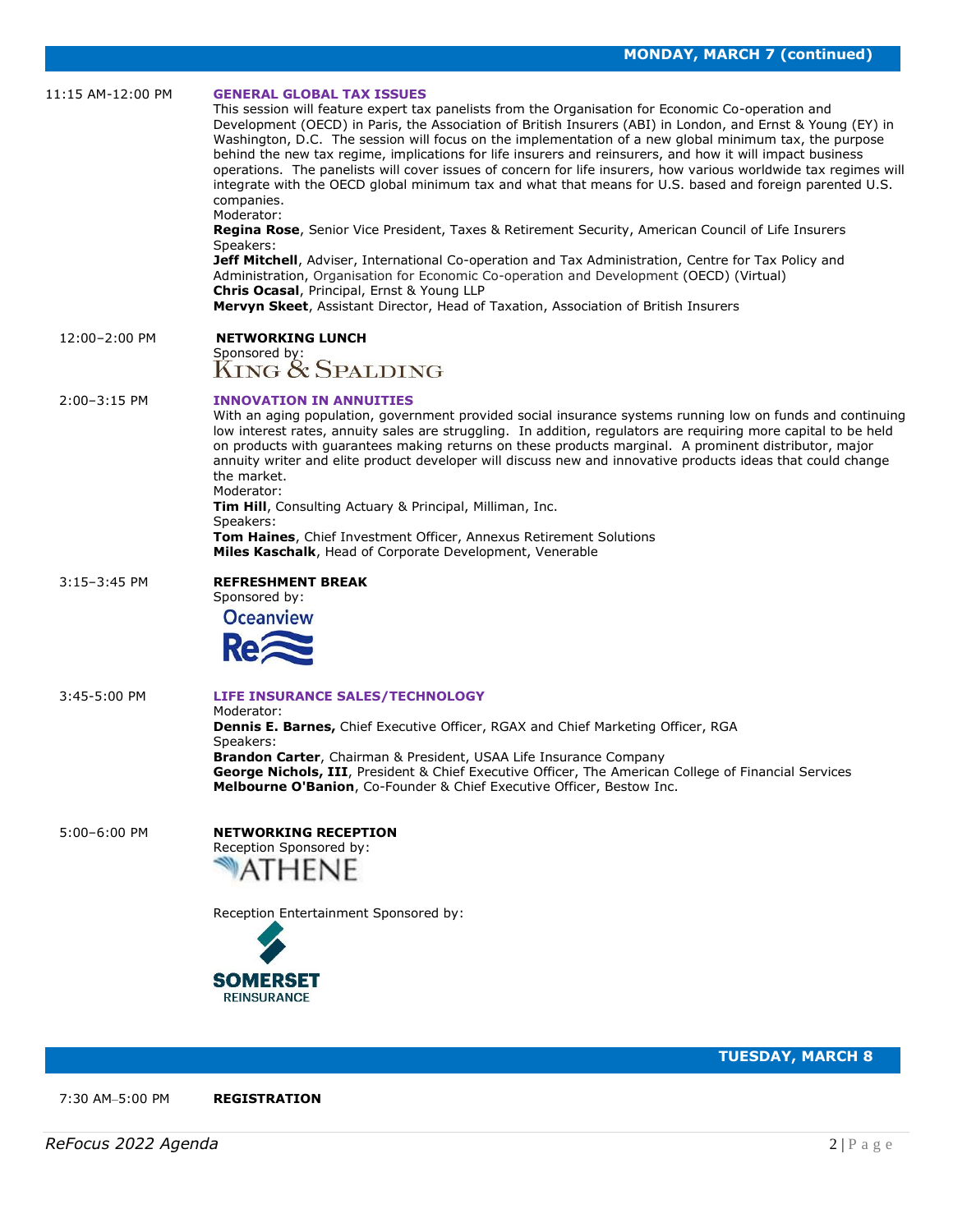|                    | <b>IULSUAT, MAKUT &amp; (CONTINUED)</b>                                                                                                                                                                                                                                                                                                                                                                                                                                                                                                                                                                                                                                                                                                                                                                                                                                                                                                                                                                                                                                                                                                        |
|--------------------|------------------------------------------------------------------------------------------------------------------------------------------------------------------------------------------------------------------------------------------------------------------------------------------------------------------------------------------------------------------------------------------------------------------------------------------------------------------------------------------------------------------------------------------------------------------------------------------------------------------------------------------------------------------------------------------------------------------------------------------------------------------------------------------------------------------------------------------------------------------------------------------------------------------------------------------------------------------------------------------------------------------------------------------------------------------------------------------------------------------------------------------------|
| 7:45-9:00 AM       | <b>NETWORKING BREAKFAST</b><br>Sponsored by:<br>Building a better<br>working world                                                                                                                                                                                                                                                                                                                                                                                                                                                                                                                                                                                                                                                                                                                                                                                                                                                                                                                                                                                                                                                             |
| $9:15-9:20$ AM     | <b>DAY 2 WELCOME AND REMARKS</b><br>Speaker:<br><b>Dale Hall, Managing Director of Research, Society of Actuaries</b>                                                                                                                                                                                                                                                                                                                                                                                                                                                                                                                                                                                                                                                                                                                                                                                                                                                                                                                                                                                                                          |
| $9:20-9:35$ AM     | <b>HUMAN CAPITAL AND DEI - IMPLICATIONS FOR INSURERS</b><br>This presentation will address human capital implications of DEI issues for the U.S. insurance industry. It will<br>also look at demographic and cultural challenges facing the profession as it seeks to diversify employment,<br>how leading insurers are addressing the issue, and what appears to be working (or not). It will conclude by<br>offering observations on the challenges and path ahead for this issue.<br>Speaker:<br><b>Greg Heidrich, Chief Executive Officer, Society of Actuaries</b>                                                                                                                                                                                                                                                                                                                                                                                                                                                                                                                                                                        |
| 9:35-10:25 AM      | <b>DIVERSITY IN THE BOARDROOM</b><br>Women are key drivers of the U.S. economy and their presence in leadership roles throughout the industry is<br>critical to building a strong workforce. However, women still make up less than 20% of insurance industry<br>Board members. The percentage is even lower for women of color. Listen in as these industry leaders discuss<br>critical steps to improve diversity in Board rooms and foster leadership across the value chain to strengthen<br>the economy and industry as a whole.<br>Moderator:<br><b>Susan Neely, President &amp; Chief Executive Officer, American Council of Life Insurers</b><br>Speakers:<br>Mary Ann Brown, PartnerRe Board Member<br>Tricia Guinn, RGA Board Member<br>Barbara Turner, President & Chief Executive Officer, Ohio National Financial Services                                                                                                                                                                                                                                                                                                        |
| 10:25-11:00 AM     | <b>REFRESHMENT BREAK</b><br>Sponsored by:<br><b>Wilton Re</b><br><b>Strength of Experience</b>                                                                                                                                                                                                                                                                                                                                                                                                                                                                                                                                                                                                                                                                                                                                                                                                                                                                                                                                                                                                                                                 |
| 11:00 AM- 12:00 PM | THE MIDTERMS: WHAT TO EXPECT NEXT NOVEMBER AND BEYOND WITH KEYNOTE SPEAKERS: ALEX<br><b>CASTELLANOS AND STEPHANIE CUTTER</b><br>Midterm elections always matter $-$ but in this divided era, as the country begins a redistricting cycle amid a<br>wave of new laws that will make it harder for Americans to vote, the 2022 midterms will matter more than<br>most. From the role of primary voters to the issues that will bring voters to the polls a year from now, hear<br>early insight from some of the best in the business: <b>Stephanie Cutter</b> , political consultant and Founding<br>Partner of Precision, and a veteran of both Obama campaigns and the Obama White House and Alex<br><b>Castellanos</b> , founder of Purple Strategies, and former strategist for the Ryan-Romney and Bush-Cheney<br>campaigns.<br>Moderator:<br>Joyce Meyer, Executive Vice President, Government Relations, American Council of Life Insurers<br>Speakers:<br>Alex Castellanos, Political Strategist and Analyst<br>Stephanie Cutter, Legendary Political Strategist, Former Deputy Campaign Manager & Senior Advisor to<br>President Obama |
|                    | Sponsored by:<br>hannover re                                                                                                                                                                                                                                                                                                                                                                                                                                                                                                                                                                                                                                                                                                                                                                                                                                                                                                                                                                                                                                                                                                                   |
| 12:00-2:00 PM      | <b>NETWORKING LUNCH</b><br>Sponsored by:<br>777 Re Ltd.                                                                                                                                                                                                                                                                                                                                                                                                                                                                                                                                                                                                                                                                                                                                                                                                                                                                                                                                                                                                                                                                                        |
| 2:00-3:15 PM       | WHY INSURERS ARE DIVESTING BLOCKS OF LIFE AND ANNUITY BUSINESS: THE BUSINESS<br><b>PERSPECTIVE</b><br>The session will focus on the increased activity in the sale of blocks of life insurance business. Almost every                                                                                                                                                                                                                                                                                                                                                                                                                                                                                                                                                                                                                                                                                                                                                                                                                                                                                                                          |